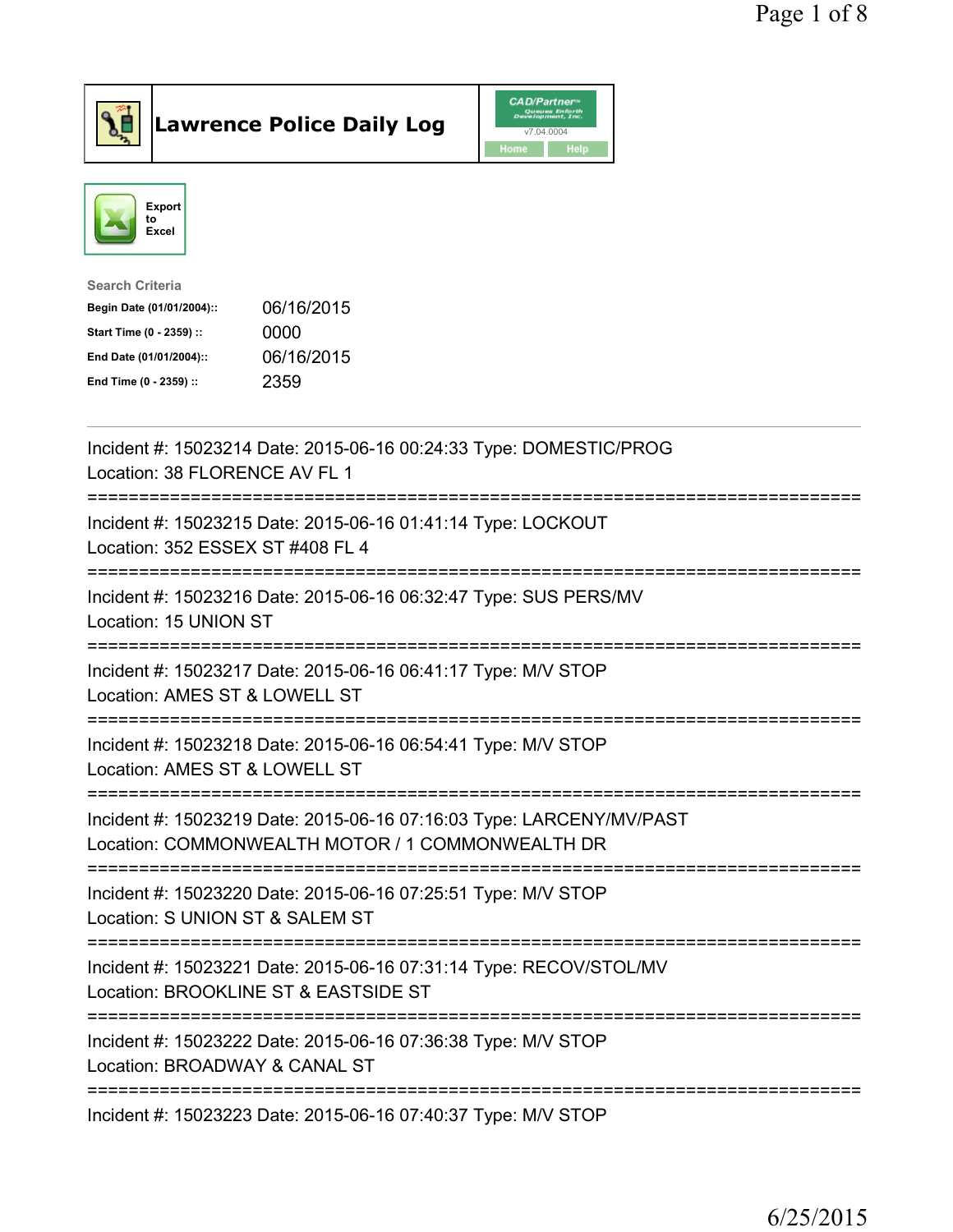| Location: LORING ST & SALEM ST                                                                                                          |
|-----------------------------------------------------------------------------------------------------------------------------------------|
| Incident #: 15023224 Date: 2015-06-16 07:41:45 Type: B&E/MV/PAST<br>Location: 46 SAUNDERS ST<br>:=====================                  |
| Incident #: 15023225 Date: 2015-06-16 07:43:28 Type: GENERAL SERV<br>Location: 18 SOUTH ST                                              |
| Incident #: 15023226 Date: 2015-06-16 07:54:38 Type: M/V STOP<br>Location: PHILLIPS ST & SALEM ST<br>;================================= |
| Incident #: 15023227 Date: 2015-06-16 08:02:04 Type: STOL/MV/PAS<br>Location: E HAVERHILL ST & YOUNG AV<br>===========================  |
| Incident #: 15023228 Date: 2015-06-16 08:07:50 Type: UNWANTEDGUEST<br>Location: 205 BROADWAY<br>=========================               |
| Incident #: 15023229 Date: 2015-06-16 08:09:47 Type: MAL DAMAGE<br>Location: 1 PROSPECT WY                                              |
| Incident #: 15023230 Date: 2015-06-16 08:12:01 Type: M/V STOP<br>Location: PHILLIPS ST & SALEM ST                                       |
| Incident #: 15023231 Date: 2015-06-16 08:14:18 Type: M/V STOP<br>Location: 100 RAILROAD ST                                              |
| Incident #: 15023232 Date: 2015-06-16 08:28:25 Type: ALARMS<br>Location: SAL'S RESTURANT / 354 MERRIMACK ST                             |
| Incident #: 15023233 Date: 2015-06-16 08:45:13 Type: FRAUD<br>Location: 7 GRACE TER                                                     |
| Incident #: 15023234 Date: 2015-06-16 08:49:41 Type: ALARMS<br>Location: DICKSON AND ASSOCIATES / 439 S UNION ST                        |
| Incident #: 15023235 Date: 2015-06-16 09:14:37 Type: ALARM/BURG<br>Location: ST ANNES / 595 HAVERHILL ST                                |
| Incident #: 15023236 Date: 2015-06-16 09:31:57 Type: ALARMS<br>Location: 290 WATER ST                                                   |
| Incident #: 15023237 Date: 2015-06-16 09:33:54 Type: TOW OF M/V<br>Location: 388MX5 / HAMPSHIRE ST & MYRTLE ST                          |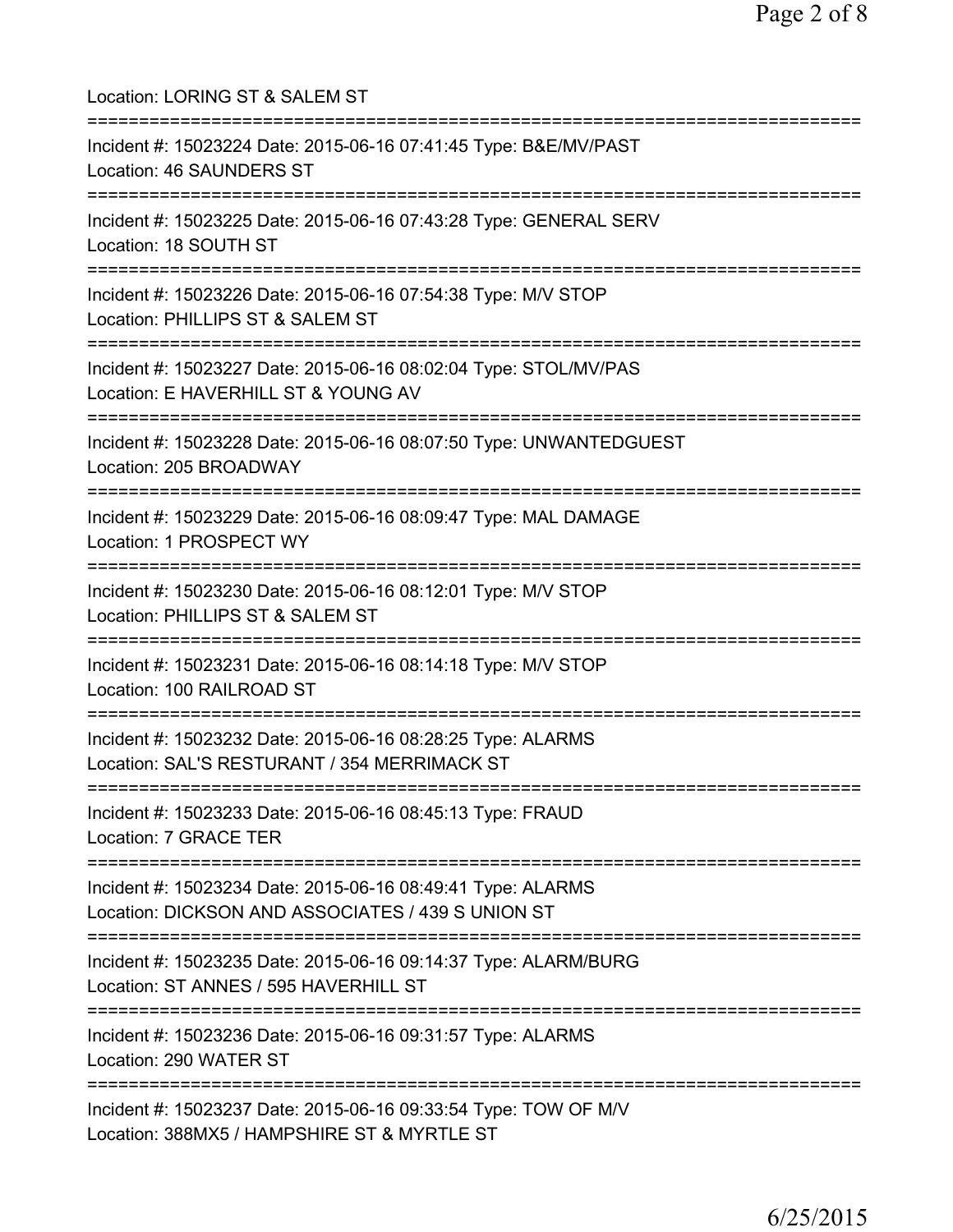| Incident #: 15023238 Date: 2015-06-16 10:10:04 Type: E911 HANGUP<br>Location: JAYAMULTIPLEX SERVICES / 268 LAWRENCE ST                    |
|-------------------------------------------------------------------------------------------------------------------------------------------|
| Incident #: 15023239 Date: 2015-06-16 10:22:53 Type: TOW OF M/V<br>Location: LAWRENCE ST & MAPLE ST                                       |
| Incident #: 15023240 Date: 2015-06-16 10:43:22 Type: SUS PERS/MV<br>Location: BROADWAY & LOWELL ST                                        |
| Incident #: 15023241 Date: 2015-06-16 10:53:28 Type: MAL DAMAGE<br>Location: 375 BROADWAY                                                 |
| Incident #: 15023242 Date: 2015-06-16 10:57:34 Type: DISTURBANCE<br>Location: WOODLAND ST & WOODLAND CT                                   |
| Incident #: 15023243 Date: 2015-06-16 11:00:17 Type: SUS PERS/MV<br>Location: BELKNAP ST & FALLON ST                                      |
| ========<br>Incident #: 15023244 Date: 2015-06-16 11:24:50 Type: LARCENY/PAST<br>Location: 10 BERKELEY ST                                 |
| Incident #: 15023245 Date: 2015-06-16 11:39:16 Type: ASSIST FIRE<br>Location: 3 JOHN ST                                                   |
| =================================<br>Incident #: 15023246 Date: 2015-06-16 11:40:33 Type: ANIMAL COMPL<br>Location: CHESTER ST & DAVIS ST |
| Incident #: 15023247 Date: 2015-06-16 11:52:10 Type: DRUG VIO<br>Location: MCDONALDS / 599 ANDOVER ST                                     |
| ================================<br>Incident #: 15023248 Date: 2015-06-16 12:04:18 Type: SUS PERS/MV<br><b>Location: PEMBERTON PARK</b>   |
| Incident #: 15023249 Date: 2015-06-16 12:29:38 Type: STOLEN PROP<br>Location: LAWRENCE HIGH SCHOOL / 70 N PARISH RD                       |
| Incident #: 15023250 Date: 2015-06-16 12:37:37 Type: ASSSIT OTHER PD<br>Location: 12 CHELMSFORD ST                                        |
| Incident #: 15023251 Date: 2015-06-16 12:49:42 Type: ALARM/BURG<br>Location: 115 E HAVERHILL ST                                           |
|                                                                                                                                           |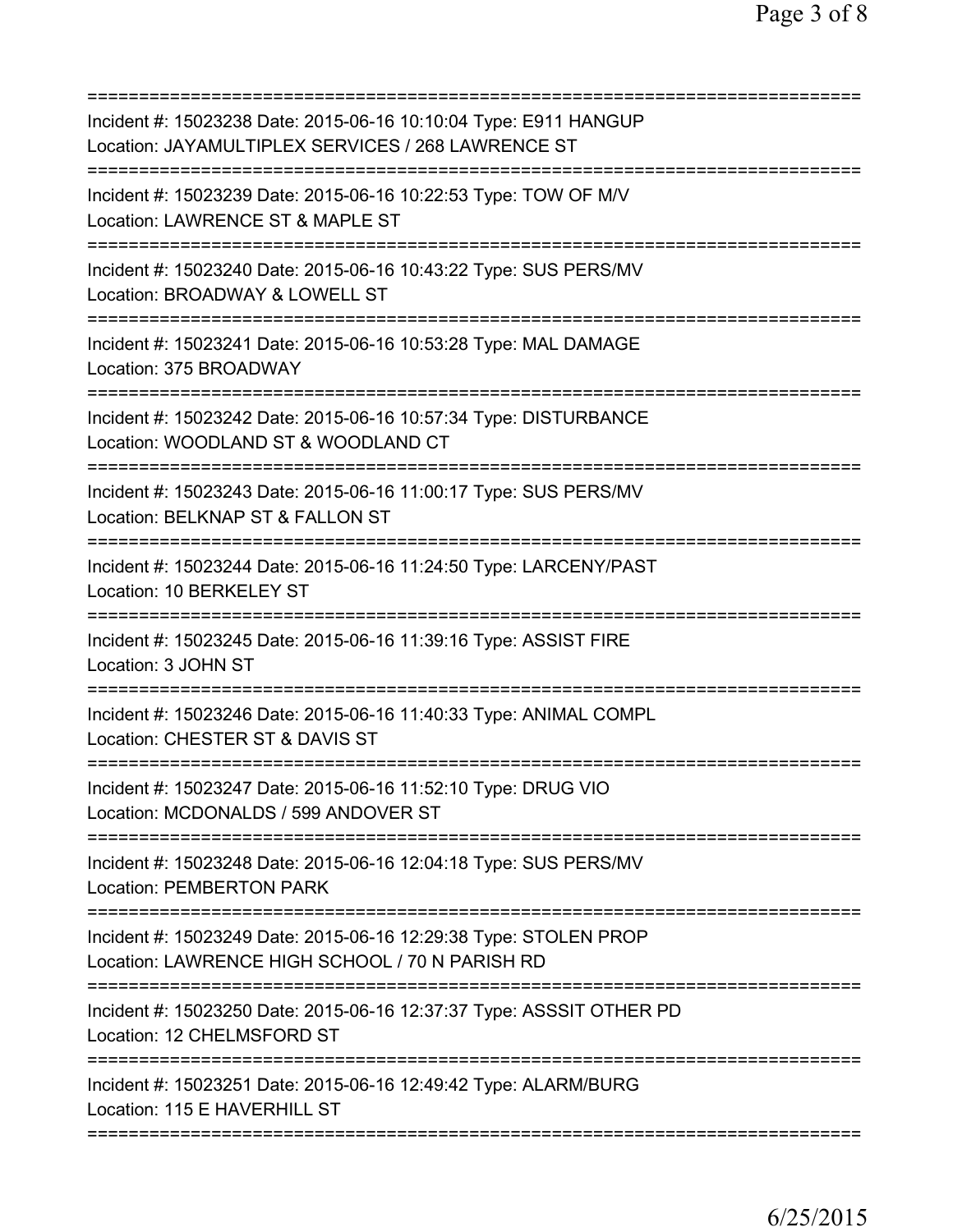| Incident #: 15023252 Date: 2015-06-16 13:20:35 Type: ALARMS<br>Location: 360 LOWELL ST                                      |
|-----------------------------------------------------------------------------------------------------------------------------|
| Incident #: 15023253 Date: 2015-06-16 13:33:48 Type: WARRANT SERVE<br>Location: 99 SUMMER ST #2                             |
| Incident #: 15023254 Date: 2015-06-16 13:37:13 Type: SUS PERS/MV<br>Location: 205 BROADWAY                                  |
| Incident #: 15023255 Date: 2015-06-16 13:53:34 Type: LARCENY/PAST<br>Location: BD FURNITURE / 381 ESSEX ST                  |
| Incident #: 15023256 Date: 2015-06-16 13:54:28 Type: MEDIC SUPPORT<br>Location: 55 MANN ST FL 1ST                           |
| Incident #: 15023257 Date: 2015-06-16 14:00:28 Type: ANIMAL COMPL<br>Location: 77 SHAWSHEEN RD                              |
| Incident #: 15023258 Date: 2015-06-16 14:14:55 Type: 209A/SERVE<br>Location: 3 EASTON ST                                    |
| ;=============================<br>Incident #: 15023259 Date: 2015-06-16 14:34:42 Type: AUTO ACC/PI<br>Location: 50 BROADWAY |
| Incident #: 15023260 Date: 2015-06-16 14:40:27 Type: STOL/MV/PAS<br>Location: 63 NEWTON ST                                  |
| Incident #: 15023261 Date: 2015-06-16 14:41:24 Type: GENERAL SERV<br>Location: 127 GARDEN ST #3                             |
| Incident #: 15023262 Date: 2015-06-16 14:42:35 Type: AUTO ACC/PI<br>Location: HAVERHILL ST & JENNINGS ST                    |
| Incident #: 15023263 Date: 2015-06-16 14:43:33 Type: DK (DRUNK)<br>Location: COMMON ST & FRANKLIN ST                        |
| Incident #: 15023264 Date: 2015-06-16 14:44:23 Type: MAL DAMAGE<br>Location: 439 S UNION ST                                 |
| Incident #: 15023265 Date: 2015-06-16 15:05:25 Type: SUS PERS/MV<br>Location: 279 HAVERHILL ST                              |
| Incident #: 15023266 Date: 2015-06-16 15:20:07 Type: ALARM/BURG                                                             |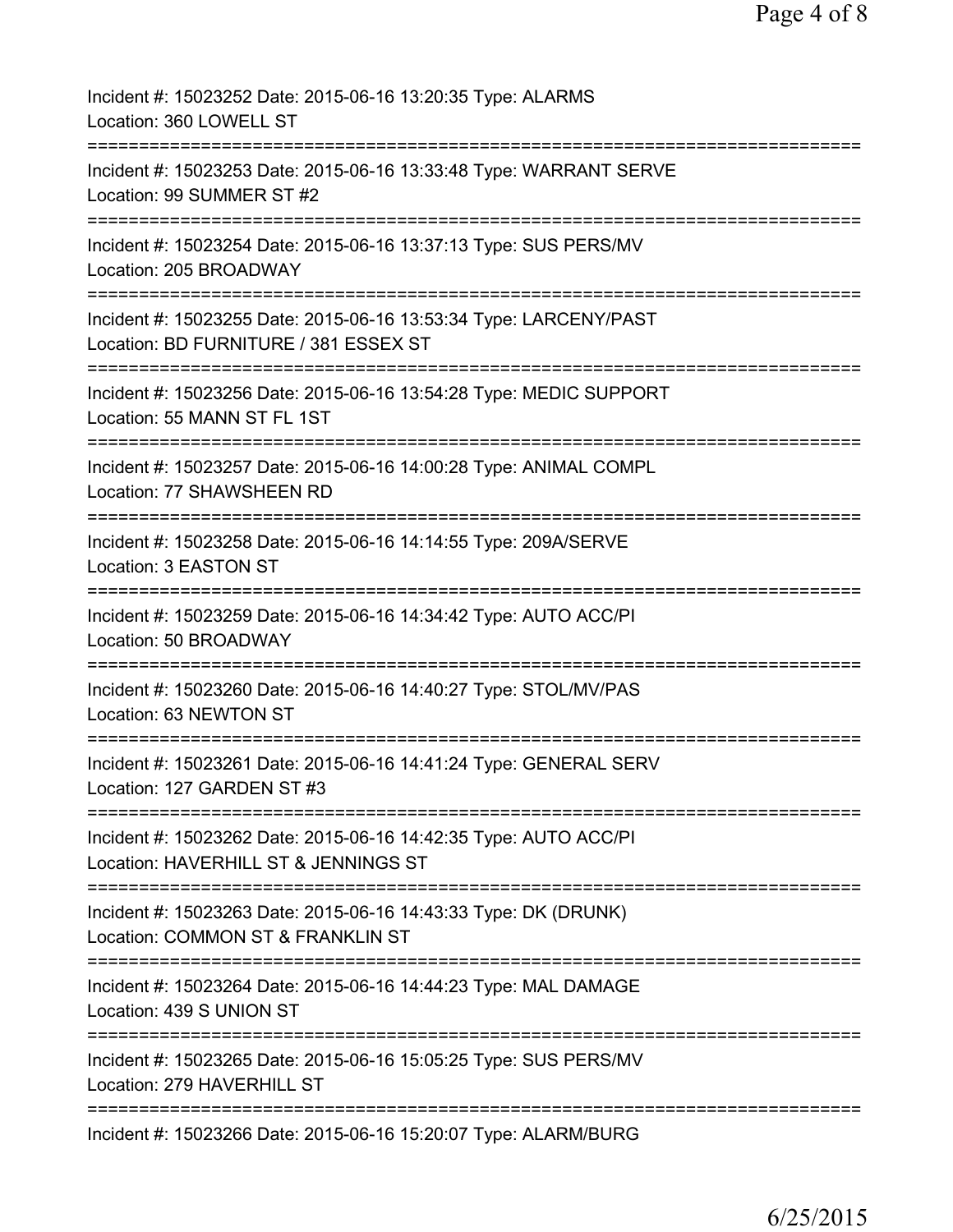| Location: 38 MAY ST #A                                                                                                                               |
|------------------------------------------------------------------------------------------------------------------------------------------------------|
| Incident #: 15023267 Date: 2015-06-16 15:23:44 Type: ALARM/BURG<br>Location: 164 UNION ST<br>===========================                             |
| Incident #: 15023268 Date: 2015-06-16 15:41:19 Type: AUTO ACC/PED<br>Location: 157 MAY ST<br>===============================                         |
| Incident #: 15023269 Date: 2015-06-16 16:05:02 Type: DISTURBANCE<br>Location: MAY ST & RAILROAD ST<br>================================               |
| Incident #: 15023270 Date: 2015-06-16 16:06:07 Type: INVESTIGATION<br>Location: 30 BELMONT ST                                                        |
| Incident #: 15023271 Date: 2015-06-16 16:15:54 Type: M/V STOP<br>Location: HAVERHILL ST & WEST ST                                                    |
| Incident #: 15023272 Date: 2015-06-16 16:25:04 Type: DISTURBANCE<br>Location: 375 WATER ST                                                           |
| Incident #: 15023273 Date: 2015-06-16 16:33:47 Type: GENERAL SERV<br>Location: 77 S UNION ST #51                                                     |
| Incident #: 15023274 Date: 2015-06-16 16:38:11 Type: ANIMAL COMPL<br>Location: 115 BEACON AV #B<br>======================                            |
| Incident #: 15023275 Date: 2015-06-16 17:00:46 Type: SUS PERS/MV<br>Location: ABBOTT ST & SHAWSHEEN RD                                               |
| Incident #: 15023276 Date: 2015-06-16 17:25:49 Type: GENERAL SERV<br>Location: SAL'S RESTURANT / 354 MERRIMACK ST                                    |
| Incident #: 15023277 Date: 2015-06-16 17:32:43 Type: HIT & RUN M/V<br>Location: TIPICO / LAWRENCE ST & MYRTLE ST                                     |
| Incident #: 15023278 Date: 2015-06-16 17:40:32 Type: SUS PERS/MV<br>Location: ESSEX ST & NESMITH ST                                                  |
| :===================================<br>Incident #: 15023279 Date: 2015-06-16 17:51:35 Type: AUTO ACC/NO PI<br>Location: E HAVERHILL ST & MARSTON ST |
| Incident #: 15023280 Date: 2015-06-16 18:11:06 Type: SUICIDE ATTEMPT<br>Location: 54 SAUNDERS ST FL 1                                                |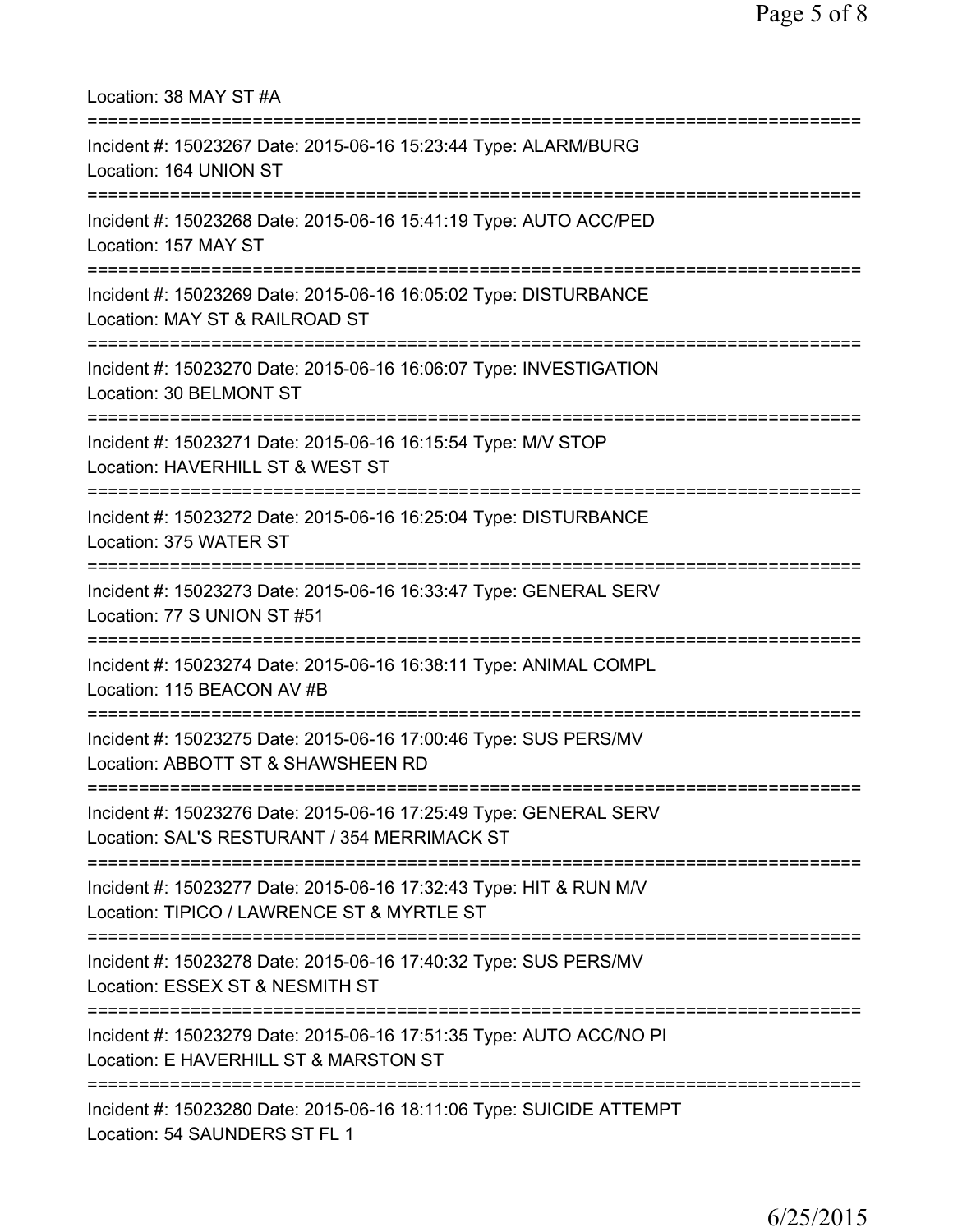| Incident #: 15023281 Date: 2015-06-16 18:11:42 Type: PRISONER CHK<br>Location: 90 LOWELL ST                                          |
|--------------------------------------------------------------------------------------------------------------------------------------|
| Incident #: 15023282 Date: 2015-06-16 18:21:13 Type: SUS PERS/MV<br>Location: 132 BERNARD AV                                         |
| Incident #: 15023283 Date: 2015-06-16 18:37:07 Type: MEDIC SUPPORT<br>Location: 66 COLUMBUS AV                                       |
| Incident #: 15023284 Date: 2015-06-16 18:40:57 Type: AUTO ACC/NO PI<br>Location: ACTON ST & BROADWAY                                 |
| Incident #: 15023285 Date: 2015-06-16 18:53:27 Type: ALARMS<br>Location: 73 PROSPECT ST                                              |
| Incident #: 15023286 Date: 2015-06-16 19:06:11 Type: CK WELL BEING<br>Location: 44 LORING ST #1                                      |
| Incident #: 15023287 Date: 2015-06-16 19:09:34 Type: SUS PERS/MV<br>Location: HAMILTON ST & E HAVERHILL<br>========================= |
| Incident #: 15023288 Date: 2015-06-16 19:13:34 Type: UNATENEDCHILD<br>Location: 153 BAILEY ST FL 2                                   |
| Incident #: 15023289 Date: 2015-06-16 19:19:56 Type: DISTURBANCE<br>Location: 154 HIGH ST FL 1                                       |
| Incident #: 15023290 Date: 2015-06-16 19:36:43 Type: DISTURBANCE<br>Location: TACO BELL / 79 WINTHROP AV                             |
| ;==============================<br>Incident #: 15023291 Date: 2015-06-16 19:48:37 Type: M/V STOP<br>Location: CANAL ST & MARSTON ST  |
| Incident #: 15023292 Date: 2015-06-16 19:53:46 Type: THREATS<br>Location: 132 BRADFORD ST                                            |
| Incident #: 15023293 Date: 2015-06-16 19:56:40 Type: AUTO ACC/UNK PI<br>Location: 149 LAWRENCE ST                                    |
| Incident #: 15023294 Date: 2015-06-16 20:09:08 Type: M/V STOP<br>Location: 65 SPRINGFIELD ST                                         |
|                                                                                                                                      |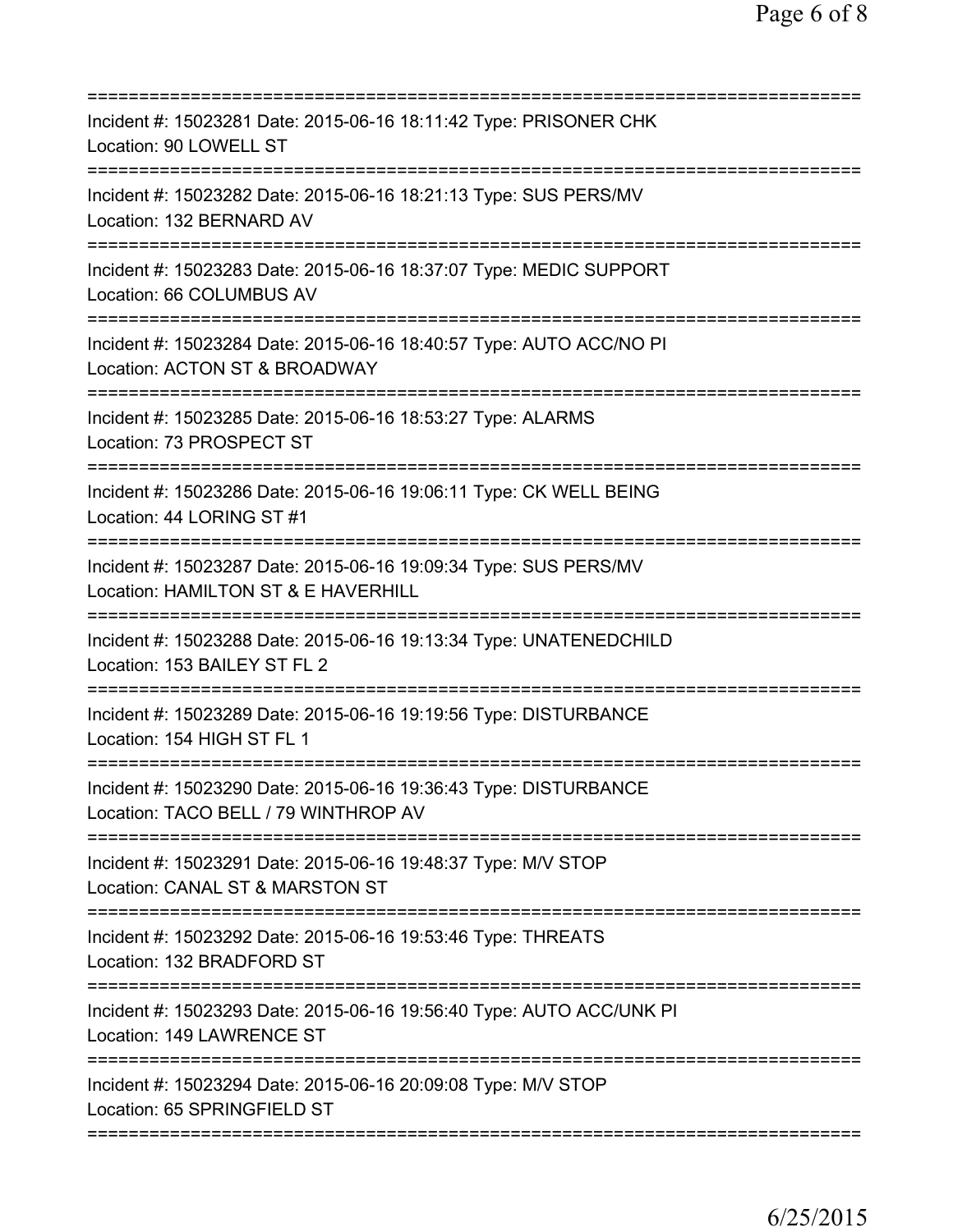| Incident #: 15023295 Date: 2015-06-16 20:16:33 Type: MISSING PERS<br>Location: 16 JOHN ST                  |
|------------------------------------------------------------------------------------------------------------|
| Incident #: 15023297 Date: 2015-06-16 20:24:32 Type: GEN OFFENCES<br>Location: 4 BERNARD AV                |
| Incident #: 15023296 Date: 2015-06-16 20:24:53 Type: SUS PERS/MV<br>Location: BAILEY ST & SHAWSHEEN RD     |
| Incident #: 15023298 Date: 2015-06-16 20:33:42 Type: STOLEN PROP<br>Location: 16 GREICHEN TER              |
| Incident #: 15023300 Date: 2015-06-16 20:52:39 Type: SUS PERS/MV<br>Location: OHIO AV & RIVERSIDE DR       |
| Incident #: 15023299 Date: 2015-06-16 20:58:11 Type: A&B D/W/ PROG<br>Location: 21 E HAVERHILL ST          |
| Incident #: 15023301 Date: 2015-06-16 21:07:34 Type: ALARMS<br>Location: 360 MERRIMACK ST                  |
| Incident #: 15023302 Date: 2015-06-16 21:13:08 Type: SUS PERS/MV<br>Location: OHIO AV & RIVERSIDE DR       |
| Incident #: 15023303 Date: 2015-06-16 21:21:08 Type: CRUISER ACCID<br>Location: 54 SAUNDERS ST             |
| Incident #: 15023304 Date: 2015-06-16 21:22:29 Type: TRESPASSING<br>Location: 99 BRADFORD ST               |
| Incident #: 15023305 Date: 2015-06-16 21:26:24 Type: ALARM/BURG<br>Location: DUNKIN DONUTS / 50 S BROADWAY |
| Incident #: 15023306 Date: 2015-06-16 21:37:24 Type: AUTO ACC/PED<br><b>Location: 1 GENERAL ST</b>         |
| Incident #: 15023307 Date: 2015-06-16 21:41:40 Type: SUS PERS/MV<br>Location: 18 EMMETT ST                 |
| Incident #: 15023308 Date: 2015-06-16 21:57:19 Type: RECOV/STOL/MV<br>Location: 20 BELLEVUE ST             |
| Incident #: 15023310 Date: 2015-06-16 22:24:20 Type: CK WELL BEING                                         |